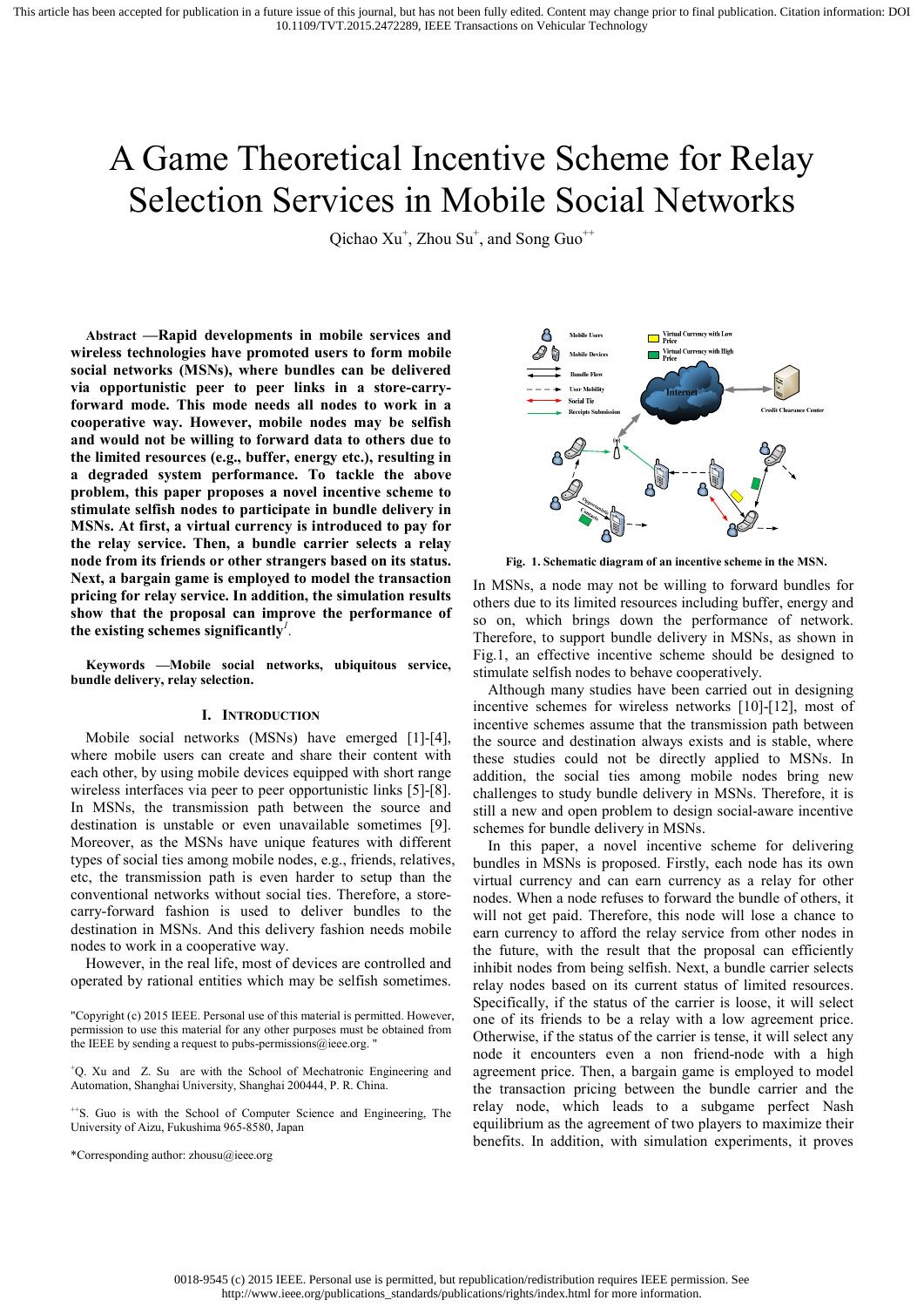that the proposal is efficient to improve both delivery ratio and delay.

The main contributions of the paper are as follows.

- We introduce a novel virtual currency to pay for the relay service, where each node has a certain currency and can earn the currency as a relay for other nodes.
- We propose an approach for the bundle carrier to select the relay node from its friends or other strangers to forward bundles based on the status, which is defined as loose status or tense status.
- We develop a model for the transaction pricing between the bundle carrier and the relay node, where a subgame Nash perfect equilibrium can be used to calculate the agreement price.

This reminder of paper is organized as follows. In Section II, related work is reviewed. Section III presents system model. Section IV introduces the incentive scheme. Performance simulations are shown in Section V. Finally, we give the conclusion in Section VI.

# **II. RELATED WORK**

# *A. Incentive Schemes*

A number of incentive schemes have been proposed to improve the performances of wireless networks. Wang *et al* [11] proposed a data sharing scheme by exploiting local historical paths and users' interest information. It can allow nodes to cooperatively deliver information of interest to one another via the chosen paths by utilizing few transmissions in delay tolerant networks. Chen *et al* [12] proposed a coalitional game theory based incentive scheme to stimulate message forwarding in vehicular ad hoc networks. Wu *et al* [13] used the game theoretic approach to design a novel incentive scheme for stimulating selfish nodes in opportunistic networks where the end-to-end paths are unstable. Wei *et al* [14] introduced a user-centric reputation based incentive protocol for delay tolerant networks, where the game theoretic framework is employed to design costs and rewarding parameter in bundle forwarding. Mahmoud *et al* [15] proposed an incentive system with a payment model in multihop wireless networks, by considering the difference between Web-based applications and cooperation simulation. Ning *et al* [16] proposed a credit-based incentive scheme to stimulate nodes, where the nodal communication is formulated as a two persons'cooperative game by using the Nash Theorem.

Gueguen *et al* [29] presented an incentive scheduling algorithm where the coverage extension is introduced to motive and reward nodes'cooperation. Im *et al* [30] designed an incentive protocol to support content sharing among users in the 3G/WLAN dual mode networks, which can also encourage the content provider to offer a discounted price for downloading high quality content. Lee *et al* [31] proposed a secure incentive protocol to stimulate cooperative diffusion to advertise content over vehicular networks. Tseng *et al* [32] designed a reed-solomon code based incentive scheme to enhance security for vehicular content delivery.

# *B. Mobile Social Networks*

Mobile social applications have attracted more and more attentions. Liang *et al* [17] proposed a three-step data forwarding scheme to enable efficient user cooperation and keep privacy preservation in MSNs, by introducing a new concept of social morality as a fundamental social feature of human society. Wang *et al* [18] proposed a cloud-based multicast scheme with feedback mechanism in MSNs, which has two phases: pre-cloud and inside-cloud. Niyato *et al* [19] presented a controlled coalitional game model for interaction between content providers and the network operator to distribute content. Bulut *et al* [20] presented a friendshipbased routing scheme for MSNs, which introduces a novel metric to accurately detect the quality of friendship and make the forwarding decisions. Wu *et al* [21] employed the internal social features of each node for routing, which has two unique processes including social feature extraction and multi-path routing.

Lee *et al* [33] proposed a protocol for reliable D2D communications, where both the spatial user distribution and communication distance distribution are considered. Zhang *et al* [34] introduced a transient connected components aware data forwarding strategies in MSNs, to increase the contact opportunistic to enhance the performance of data forwarding. Hu *et al* [35] presented a distributed multi-age cooperative social protocol to disseminate content, where a content owner can multicast content to his social friends. Lin *et al* [36] introduced a data forwarding scheduling model and a back induction algorithm for promoting nodes to forward message to appropriate relay nodes.

Different from the above works, this paper is to propose a novel incentive driven bundle delivery based on relay selection in MSNs. The work is aimed to stimulate selfish nodes to participate in data forwarding in order to improve the system performance including both delivery ratio and delivery delay.

# **III. SYSTEM MODEL**

This section gives an introduction to the network model, node model, and bundle model. The goal of design is also indicated.

# *A. Network Model*

A general MSN is considered where end-to-end connections do not always exist and the routing is made in an opportunistic way. In the MSN, a source node *Src* sends bundles to a destination node *Dst* depending on relays of intermediate nodes  $\{N_1, N_2, \cdots N_n\}$ .

To enable nodes to pay, there is a Credit Clearance Center (CCC), which is employed to manage the virtual currency for each node [15] [22]. Therefore, before joining the system, every node can register itself to the CCC and obtain its account. Each node should hold a digitally signed receipt for each transaction of relay service and submit the receipt to the CCC. The CCC is a server connected to the Internet, so the node in the MSN can access the CCC when it connects to the Internet. When the destination receives a bundle and submits ACK to the CCC, the node can get paid after the CCC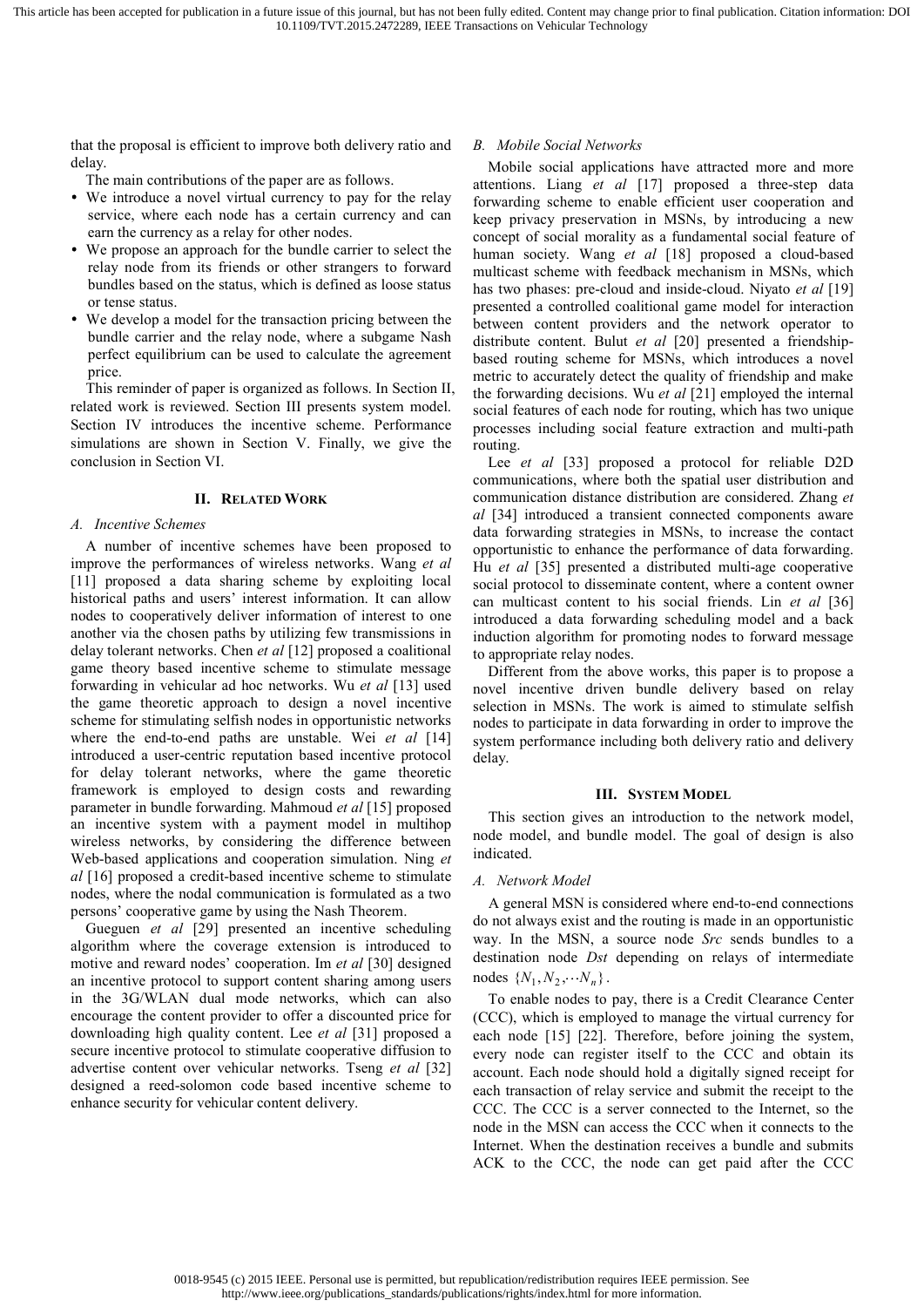verifying the receipt. Virtual currency can be used in bundle forwarding to pay for bundle relay service, provided by other nodes. If a node does not participate in bundle delivery, it will not get the virtual currency. It means that it will not be able to afford the services from other nodes for its own bundles in the future.

According to the number of message copies in routing, the routing mechanisms can be divided into single-copy and multiple-copy routing. The single-copy means that there is only one node having the message copy in the network anytime. The multiple-copy is that the message is duplicated to generate multiple copies and each copy makes routing decisions independently to reduce transmission delay. However, multiple-copy routing often consumes and occupies a large amount of network resources. Therefore, the singlecopy mechanism is adopted to study the incentive scheme in this paper.

In this paper, we focus on the cooperation problem and the incentive scheme to stimulate selfish nodes to participate in data forwarding. Based on the related work [15][38][39], the mechanism of CCC has already been used by a lot of works where the overheads for connection and access to CCC through IP could be controlled and reduced. The reason is that mobile nodes connect to CCC intermittently and only transfer control message (receipt, registration) to reduce both the load and overhead, which needs not so much power of each node. In addition, in this paper as the single copy mechanism is adopted, it need not consume too much energy of the network. There is only one node having message and it needs few of connections.

# *B. Node Model*

The nodes in MSNs are electronic devices that have limited resources, such as buffer, energy, etc. Mobile nodes would exhibit selfishness to save their own resources. The node model is summarized as follows:

- 1) There are two categories of nodes in networks: cooperative nodes and selfish nodes. Since nodes get payment until the destination receiving the bundle, selfish nodes can't obtain any benefit if they drop bundles.
- 2) Without incentive strategies, if a node is selfish, it can't accept any bundles from other nodes unless it is the destination of the bundles.
- 3) Selfish nodes are limited rational. That is to say, with the incentive strategies, these nodes pursue maximum benefit if nodes have sufficient resources. Meanwhile, nodes only consider whether it is beneficial to accept bundles at this moment and don't consider whether they may break the pale when they want to buy other nodes' relay services.

# *C. Bundle Model*

When a source node *Src* sends a message *M* to a destination *Dst* , *Src* first sets the message head with necessary information and then generates a bundle which is shown in Fig. 2.

| ID                              | <i>Src</i> | Dst | ТS | TTI. | M |  |  |
|---------------------------------|------------|-----|----|------|---|--|--|
|                                 |            |     |    |      |   |  |  |
| Fig. 2. Formation of the bundle |            |     |    |      |   |  |  |

Specifically, the bundle is comprised of six components: its bundle sequence number *ID* , source *Src* , destination *Dst* , creating time stamp *TS* , time-to-live *TTL* , and message *M* .

#### *D. Design Goals*

Our design goals have two desirable objectives as follows: On one hand, our scheme should be effective in stimulating selfish nodes to participate in bundle delivery in MSNs. On the other hand, it should be efficient without introducing too much extra transmission delay.

# **IV. THE INCENTIVE SCHEME**

This section proposes an incentive driven bundle delivery scheme based on the relay selection. It aims to provide efficient message dissemination in MSNs when selfish nodes exist. Firstly, it introduces an overview of node status and then provides the detailed node selection strategy. Next, the interaction between bundle carrier and relay node is formulized by employing a bargain game. Finally, the detailed bundle forwarding process between both sides is introduced.

# *A. Node Status*

By considering the factors which can affect the will of a node to participate in bundle delivery in MSNs, a metric of node status is elaborated, including node's buffer, node energy and TTL of the bundle.

*1) Buffer:* Each node has its limited buffer and the free space of the buffer is gradually decreased with storing more and more data. For simplicity, symbol  $Bu_i$  is defined as the percentage of remaining buffer to represent the status of the node on the buffer by

$$
B u_i = \frac{B u_{re_i}}{B u_{\text{max}_i}} \times 100\%,\tag{1}
$$

where  $Bu_{re_i}$  is the remaining buffer of node *i* currently and  $Bu_{\text{max}_i}$  is the maximum buffer of node *i*.

*2) Energy:* Similar to the buffer, the energy of each node is also limited. Let  $E_i$  denote the percentage of remaining energy as follows.

$$
E_i = \frac{E_{re_i}}{E_{\text{max}_i}} \times 100\%,\tag{2}
$$

where  $E_{re_i}$  is the remaining energy of node *i* at present and  $E_{\text{max}_i}$  is the maximum energy of node *i*.

*3) TTL:* Time-To-live (TTL) of a bundle has a significant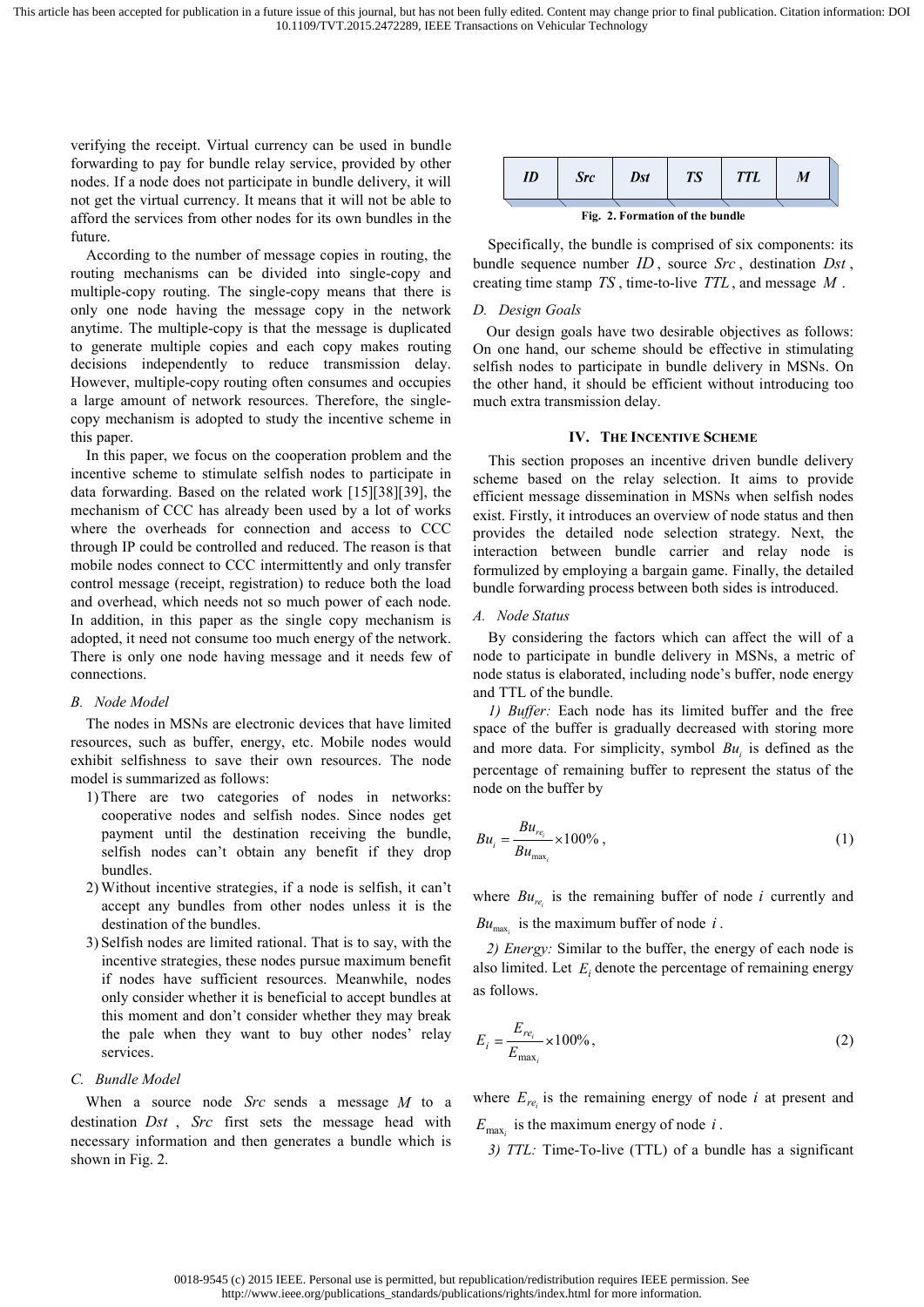impact on bundle delivery. If the TTL of a certain bundle is going to expire, each node should forward bundle as soon as possible. Otherwise, relay nodes can't get payment. Node status on TTL of the bundle  $ID_m$  is defined as

$$
T_{ID_m}^i = \frac{TTL - (T_c - TS)}{TTL} \times 100\% = \frac{TTL_{re_i}}{TTL} \times 100\%,
$$
 (3)

where  $T_{lD_m}$  $T_{ID_m}^i$  is the percentage of remaining TTL of bundle *ID*<sub>*m*</sub> carried by node *i* at current time.  $TTL_{re_i}$  denotes the remaining TTL of the bundle. *TS* means the creating time stamp of the bundle and  $T_c$  is the current time.

Obviously, at any moment, the above three factors have different impacts on bundle forwarding of each node. Here, a status metric is introduced by

$$
SM_{lD_m}^i = \alpha \cdot \log_2(1 + B u_i) + \beta \cdot \log_2(1 + E_i) + \gamma \cdot \log_2(1 + T_{lD_m}^i), \quad (4)
$$

where  $SM_{ID_m}^i$  is the status metric of node *i* on bundle ID<sub>m</sub> .  $\alpha$ ,  $\beta$  and  $\gamma$  are the weight parameters to adjust the importance of buffer, energy and *TTL*, respectively and  $\alpha + \beta + \gamma = 1$ .

# *B. Node Selection*

For a bundle carrier, it may always wish that there is a low price to buy a relay node's service. As there are many social ties among nodes, a node is usually willing to help its friends even it can only get a low benefit. Therefore, bundle owners always wait for friend-nodes to forward bundle. But, when the remaining buffer, energy of a carrier or the remaining TTL of the bundle is little, the gain will be outweighed by the loss for the carrier if it still keeps waiting for its friend-nodes. Therefore, bundle owners may select their relay nodes according to their current statuses.

A selection threshold  $\sigma_i$  is denoted for node *i* to decide whether it is appropriate to wait for friends. When node *i* encounters a relay candidate, it will check its current status. If  $SM_{ID_m}^i \ge \sigma_i$  which denotes the status of node *i* is loose, it tends to purchase relay service from its friend-nodes, where the agreement price is usually low. If  $SM_{D_m}^i < \sigma_i$  which denotes the status of node *i* is tense, it will forward bundle to relay candidate regardless of whether the candidate is a friend or not.

Actually, when the status is loose, it is unreasonable that a carrier waits its friend-nodes for a long time, as it has few friends or it takes long time to encounter a friend. Therefore, a number  $L_{ID_m}^i$  $L_{ID_m}^i$  denotes how many candidates node *i* encounters at most for bundle  $ID_m$  when the status is loose.

$$
L_{ID_m}^{i} = \left[ k_i S M_{ID_m}^{i} \right], \quad \text{for } S M_{ID_m}^{i} > \sigma_i,
$$
\n
$$
\tag{5}
$$

Here,  $\left\lfloor \bullet \right\rfloor$  represents the floor function,  $k_i$  reflects the change of status including the attenuation of energy and buffer.

# *C. Bargain Game*

When a bundle carrier encounters a relay node, the carrier may want to buy the relay node's service, where the bundle carrier is seen as a buyer and the relay node is looked upon as a seller. Both the buyer and seller usually want to pursue their largest benefits. That is to say, the buyer hopes that the price of the relay service is low, whereas the seller wants the price to be as high as possible. Therefore, a bargaining game is employed to formulate a pricing model, in presence of the conflict of interest between buyers and sellers.

These two players of the bargain game are defined by  $N = {B, S}$ , to present the nodes that are buyer and seller of a relay service, respectively. The reserve price of bundle *<sup>m</sup> ID* of a buyer *B* is denoted by  $RP_{ID_m}^B$ , to represent the bearable maximum buying price of a relay service for bundle  $ID_m$ . Then it can be obtained by

$$
RP_{ID_m}^B = \rho_B \times s i_{ID_m} \times \frac{VC_B}{SM_{ID_m}^B},
$$
\n(6)

where  $\rho_B$  is the reserve factor of the buyer and  $si_{I D_m}$  is the size of the bundle  $ID_m$ .  $VC_B$  denotes the virtual currency that the buyer has currently. From (6), it can be known that the reserve price of the buyer is higher when the bundle has a larger size or the buyer has more virtual currency. And the tenser the status of buyer  $B$  is, the higher the reserve price becomes.

Similarly, the reserve price of seller *S* can be denoted by  $RP_{ID_m}^S$  to represent the bearable minimum selling price of its relay service for bundle *ID<sup>m</sup>* . And it can be obtained by

$$
RP_{D_m}^S = \rho_S \times s i_{D_m} \times \frac{VC_S}{\varepsilon B u_S + \omega E_S} \times \frac{1}{e^{\eta_{BS}}},\tag{7}
$$

where *e* is the Euler's number, and  $\rho_S$  is the reserve factor of the seller. Here,  $VC<sub>S</sub>$  denotes the virtual currency that the seller has.  $Bu_s$  means the percentage of remaining buffer of the seller and  $E<sub>S</sub>$  denotes percentage of the remaining energy of the seller.  $\varepsilon$  and  $\omega$  are the weight parameters satisfying  $w = 1$ . And  $\eta_{BS}$  is the friendship factor between buyer *B* and seller *S* , which can be shown by

$$
\eta_{BS} = \begin{cases} 1 & \text{if buyer and seller are friends} \\ 0 & \text{otherwise} \end{cases} \tag{8}
$$

Based on (7), if the resource of the seller is not enough, it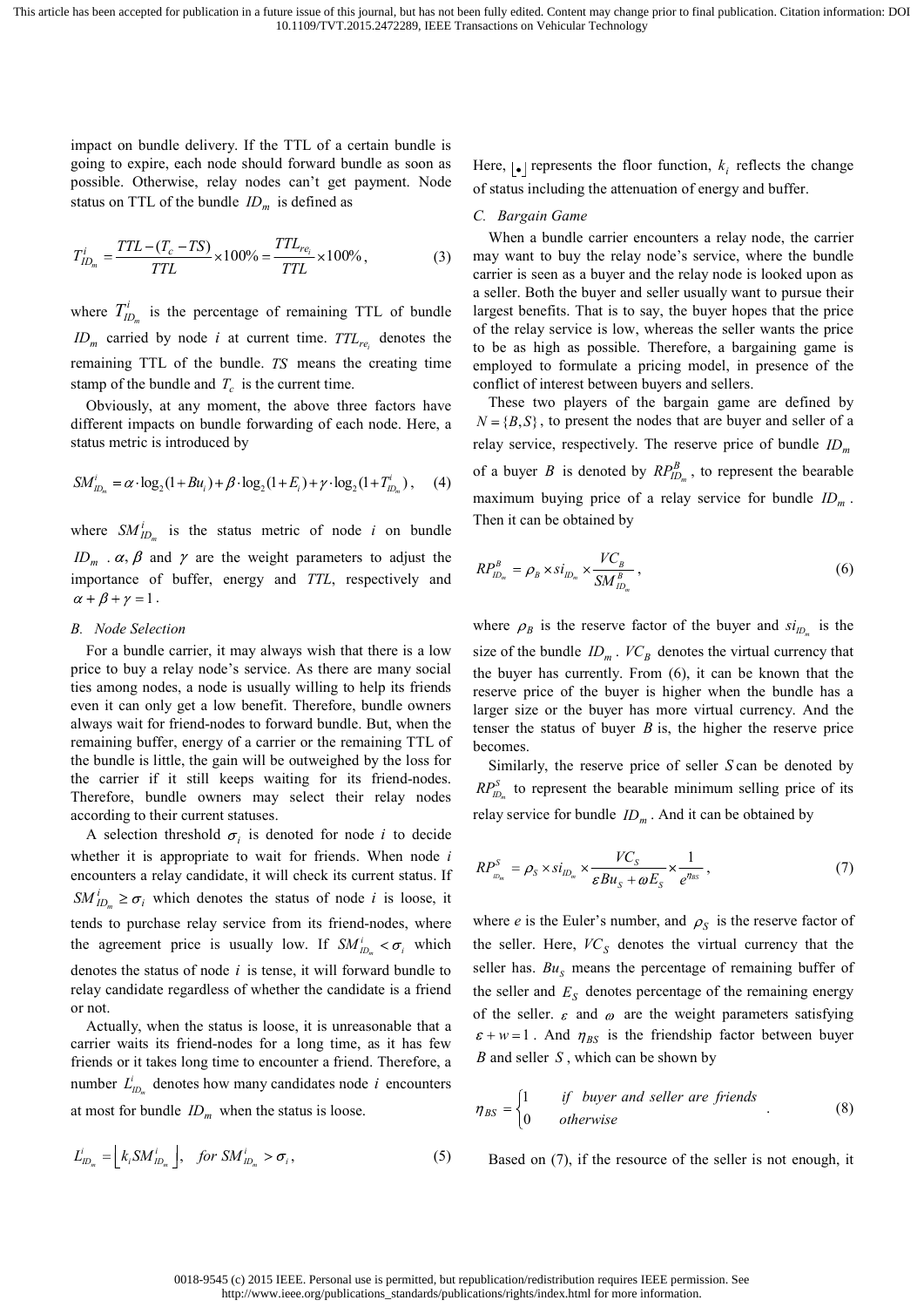will have a low will to relay bundle (the price is high). If the buyer has not enough virtual currency, it will have a high will to relay bundle (the price is low). In addition, a friendship factor is introduced to consider the negotiation between two friends or two strangers. That is to say, if the buyer and the seller are friends, the presence price will be low, otherwise the presence price should be high.

The classical Rubinstein-Stahl bargain game is introduced as a solution to model the interaction between two players who make a bargain to divide a "cake" of size  $\pi$  [23]. They negotiate with each other by proposing offers alternately. In this paper, the bargain game is employed for modeling the division of the difference value *C* for the reserve prices of buyer *B* and seller *S*, where the difference value *C* is the "cake".

$$
C = R P_{D_m}^B - R P_{D_m}^S \,. \tag{9}
$$

As the players in MSNs may be greedy and selfish, they try to get as much proportion of the "cake"as possible in the bargain game. Their utility functions are denoted as

$$
u_S(x_s) = x_S C - R_s \,,\tag{10}
$$

$$
u_B(x_B) = x_B C - T_B, \qquad (11)
$$

where  $u_S(\cdot)$  and  $u_B(\cdot)$  are the utility functions of the seller and the buyer.  $T_B$  and  $R_S$  denote the costs associated with the transmission and reception of bundle.  $x_S$  and  $x_B$  mean the proportion of the "cake" divided for the seller and buyer respectively. We have

$$
X = \{(x_S, x_B) \in R^2 : x_S + x_B = 1, x_S \ge 0, x_B \ge 0\}.
$$
 (12)

Here the pair  $(x_S, x_B)$  is the offered division by the seller or the buyer.

The bargain procedure between a buyer and a seller is as follows. In round 1, the seller is at first to make an offer  $(x_1 = (x_{S1}, x_{B1})$ , where  $x_1 \in X$ .  $x_{S1}$  and  $x_{B1}$  represent the proportion of the "cake" that seller and buyer want. According to this offer, the buyer can either accept or reject the offer. If the buyer accepts, the agreement is reached and the bargain game is over. Otherwise, the bargain game comes to round 2, and the buyer is turned to make a new offer  $x_2 = (x_{S2}, x_{B2})$ , where  $x_2 \in X$ .  $x_{S2}$  and  $x_{B2}$  are the proportion of the "cake" which the seller and buyer are interested in, respectively. Then, the seller must either accept or reject the new offer that the buyer provides. Similarly, if the seller accepts, the game is over. Otherwise, the game comes to the next round. Therefore, this bargain game is an infinitely repeated game.

Obviously, it takes some cost and time to carry out each round of the negotiation in bargain game. Therefore, there should be a final agreement accepted by both sides as soon as possible in the negotiation. In other words, each player in the game has its own patience, which is also called the discount factor. This discount factor can depict the utilities of both the buyer and seller which are decreased over the time. We denote  $S$  and  $S$ <sub>B</sub> as the patience factors of the seller and the buyer respectively. Therefore, if the patience factors are considered in the game, the utility functions should be as follows.

$$
u_S^r(x_s) = \delta_S^{r-1}(x_S C - R_s),
$$
\n(13)

$$
u_B^r(x_B) = \delta_B^{r-1}(x_B C - T_B),
$$
\n(14)

where  $u_S^r(\cdot)$  and  $u_S^r(\cdot)$  are the utility functions of the seller and buyer in round *r* .

In the bargain game, the patience factor can affect the results of negotiation for both sides. The following presents how to determine the patience factor for the seller and buyer respectively. If its status is tenser, buyer *B* will have lower patience. Moreover, the patience factor is varied from zero to one. Therefore, the conditions for patience functions of the buyer *B* can be defined as follows,

$$
\frac{d\delta_B (VC_S \cdot SM_{ID_m}^B)}{d(VC_S \cdot SM_{ID_m}^B)} > 0, \quad \delta_B(0) = 0, \ \delta_B(\infty) = 1, \tag{15}
$$

where  $SM_{ID_m}^B$  is the status metric of buyer *B* on bundle  $ID_m$ . The function for the patience of buyer *B* [24] is defined by

$$
\delta_B(t) = \frac{e^{vt} - e^{-vt}}{e^{vt} + e^{-vt}},
$$
\n(16)

where  $\nu$  is the patience coefficient of the buyer.

For seller *S* , due to the limited buffer and energy, it may behave selfishly to pursues maximum benefit. Therefore, if the status of the seller is looser, it will have lower patience for relay service of a bundle, because it wants to relay more bundles from different nodes to earn more money. If the status of the seller is tenser, it will have higher patience, because it wants to obtain money from the buyer as much as possible. Moreover, the patience factor is from zero to one. Therefore, the conditions for patience function of seller *S* are defined as follows.

$$
\frac{d\delta_s(VC_s \cdot (\varepsilon Bu_s + \omega E_s))}{d(VC_s \cdot (\varepsilon Bu_s + \omega E_s))} < 0, \quad \delta_s(0) = 1, \ \delta_s(\infty) = 0 \ . \tag{17}
$$

Similarly, the following can be used to express the patience function [24] for seller *S* .

$$
\delta_S(t) = 1 - \frac{e^{\mu t} - e^{-\mu t}}{e^{\mu t} + e^{-\mu t}},
$$
\n(18)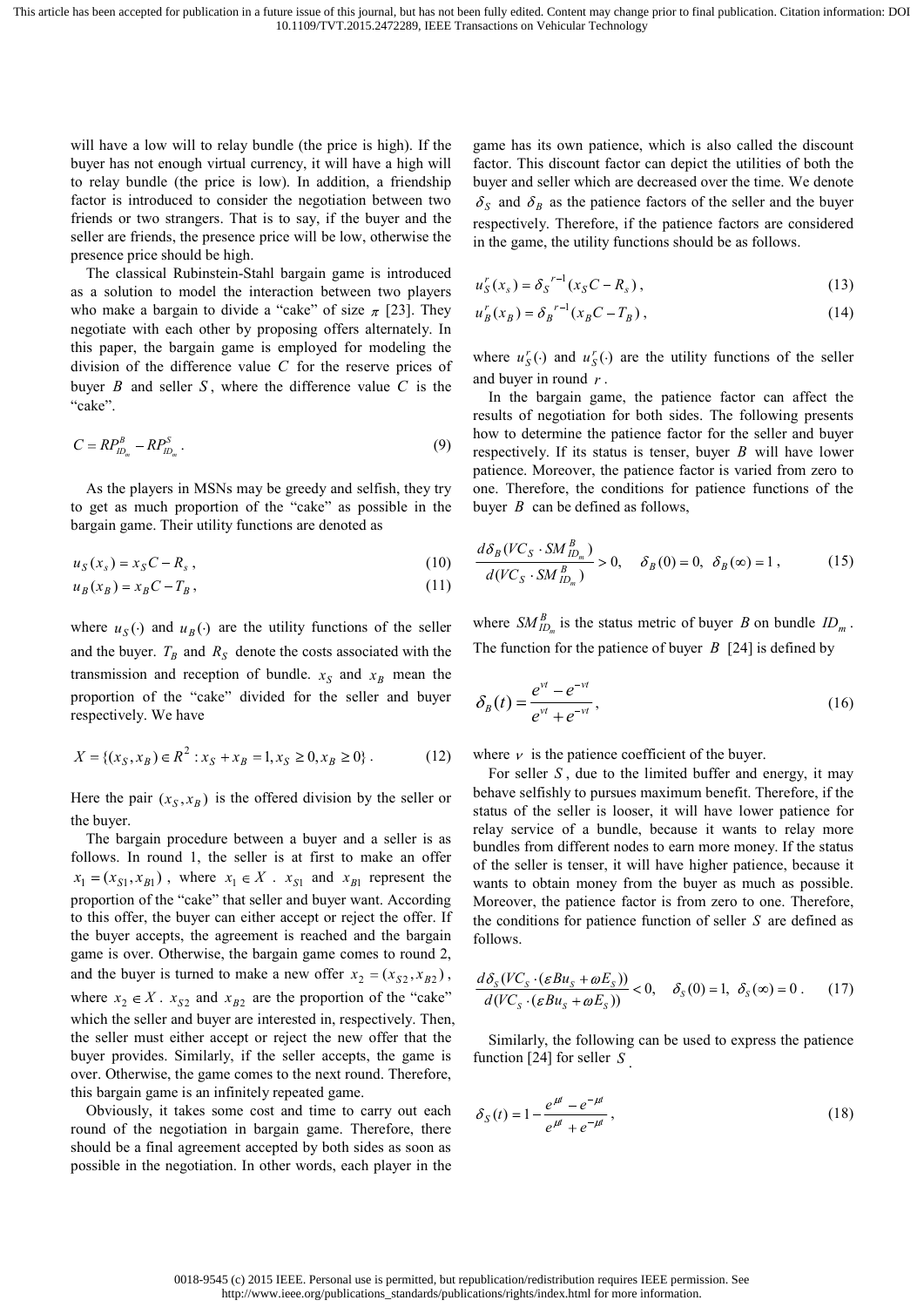where  $\mu$  is the patience coefficient of the seller.

According to the above description, in order to avoid the loss on negotiation, each player prefers reaching agreements as soon as possible. Then, we have the following theorems.

*Theorem 1:* In the proposed bargain game, there exists a unique subgame perfect Nash equilibrium. According to Nash equilibrium, the bargain ends in one round with the following agreement.

$$
x_S^* = \frac{C - \delta_B C - \delta_B \delta_S R_S + \delta_B R_S + \delta_B T_B - T_B}{C - \delta_B \delta_S C} \tag{19}
$$

$$
x_B^* = \frac{\delta_B C - \delta_B \delta_S C + \delta_B \delta_S R_S - \delta_B R_S - \delta_B T_B + T_B}{C - \delta_B \delta_S C}.
$$
 (20)

*Proof:* A subgame Nash perfect equilibrium is constructed by backwards induction.

Since this bargain game is infinitely repeated, it is hard to find the point which the back induction is started from. Therefore, there should have been a subgame Nash perfect equilibrium in game, where the seller makes an offer *x* \* and the buyer accepts this offer in round 1. Similarly, if the game begins from round 3, the seller will give the offer  $x^*$  and the buyer will accept this offer. Therefore, this infinitely repeated game can be seen as a bargain game with three rounds to analyze and obtain the equilibrium. In the following analysis, the offer *x* denotes the proportion of the difference value*C* that seller *S* can get, where  $x_S = x$ ,  $x_B = 1 - x$ .

Started from round 3, the last mover should be buyer *B* . It will accept proposal  $x^*$  offered by seller  $S$ . Next, move to round 2, where buyer *B* is turned to give an offer. Seller *S* accepts the proposal  $x_2$  only when

$$
u_S^2 \ge u_S^3
$$
  
\n
$$
\delta_S(x_2C - R_S) \ge \delta_S^2(x^*C - R_S)
$$
  
\n
$$
x_2 \ge \frac{\delta_S x^*C - \delta_S R_S + R_S}{C}.
$$

Then, buyer *B* makes a proposal  $x_2^*$  that maximizes its utility.

$$
x_2^*
$$
  
= arg max $(u_B^2)$   
= arg max $\begin{cases} \delta_B[(1-x_2)C - T_B], \text{if } x_2 \ge \frac{\delta_S x * C - \delta_S R_S + R_S}{C} \\ u_B^3, & \text{if } x_2 < \frac{\delta_S x * C - \delta_S R_S + R_S}{C} \end{cases}$   
=  $\frac{\delta_S x * C - \delta_S R_S + R_S}{C}$ .

Next, let's move to round 1 where seller *S* is turned to give an offer. Buyer *B* accepts a proposal only when

$$
u_B^1 \ge u_B^2
$$
  
\n
$$
(1 - x_1)C - T_B \ge \delta_B[(1 - x_2^*)C - T_B]
$$
  
\n
$$
x_1 \le \frac{C - \delta_B[(1 - x_2^*)C - T_B] - T_B}{C}
$$
  
\n
$$
x_1 \le \frac{C - \delta_B C + \delta_B \delta_S x^* C - \delta_B \delta_S R_S + \delta_B R_S + \delta_B T_B - T_B}{C} = \Delta.
$$

Then, Seller *S* makes a proposal  $x_1^*$  that maximizes its utility.

$$
x_1^* = \arg \max_{x_1} (u_s^1)
$$
  
= 
$$
\arg \max_{x_1} \begin{cases} x_1C - R_S, & \text{if } x_1 \le \Delta \\ u_s^2, & \text{if } x_1 > \Delta \end{cases}
$$
  
= 
$$
\frac{C - \delta_B C + \delta_B \delta_S x^* C - \delta_B \delta_S R_S + \delta_B R_S + \delta_B T_B - T_B}{C}.
$$

As the equilibrium of the infinitely repeated bargain game is equal to the equilibrium of the bargain game with three rounds, it can be obtained by,

$$
x_1^* = x^*
$$
  
\n
$$
\frac{C - \delta_B C + \delta_B \delta_S x^* C - \delta_B \delta_S R_S + \delta_B R_S + \delta_B T_B - T_B}{C}
$$
  
\n
$$
x^* = \frac{C - \delta_B C - \delta_B \delta_S R_S + \delta_B R_S + \delta_B T_B - T_B}{C - \delta_B \delta_S C}.
$$

Therefore, the subgame Nash perfect equilibrium becomes

$$
x_S^* = \frac{C - \delta_B C - \delta_B \delta_S R_S + \delta_B R_S + \delta_B T_B - T_B}{C - \delta_B \delta_S C}
$$

$$
x_B^* = \frac{\delta_B C - \delta_B \delta_S C + \delta_B \delta_S R_S - \delta_B R_S - \delta_B T_B + T_B}{C - \delta_B \delta_S C}.
$$

This completes our proof.

*Theorem 2*: The transaction price *TP* of a relay service for the bundle  $ID_m$  is

$$
TP = RP_{m_m}^B - x_B^*C
$$
\n<sup>(21)</sup>

Meanwhile, if the buyer and seller are two friends, the transaction price will be lower than that if they are not friends.

*Proof:* Firstly, we analyze the scenario that the buyer and seller are friends. With a transaction price  $TP_f$ , it can be obtained by,

$$
RP_{ID_m}^B - TP_f - T_B = x_B^* C_f - T_B,
$$
  
\n
$$
TP_f = RP_{ID_m}^B - x_B^* C_f
$$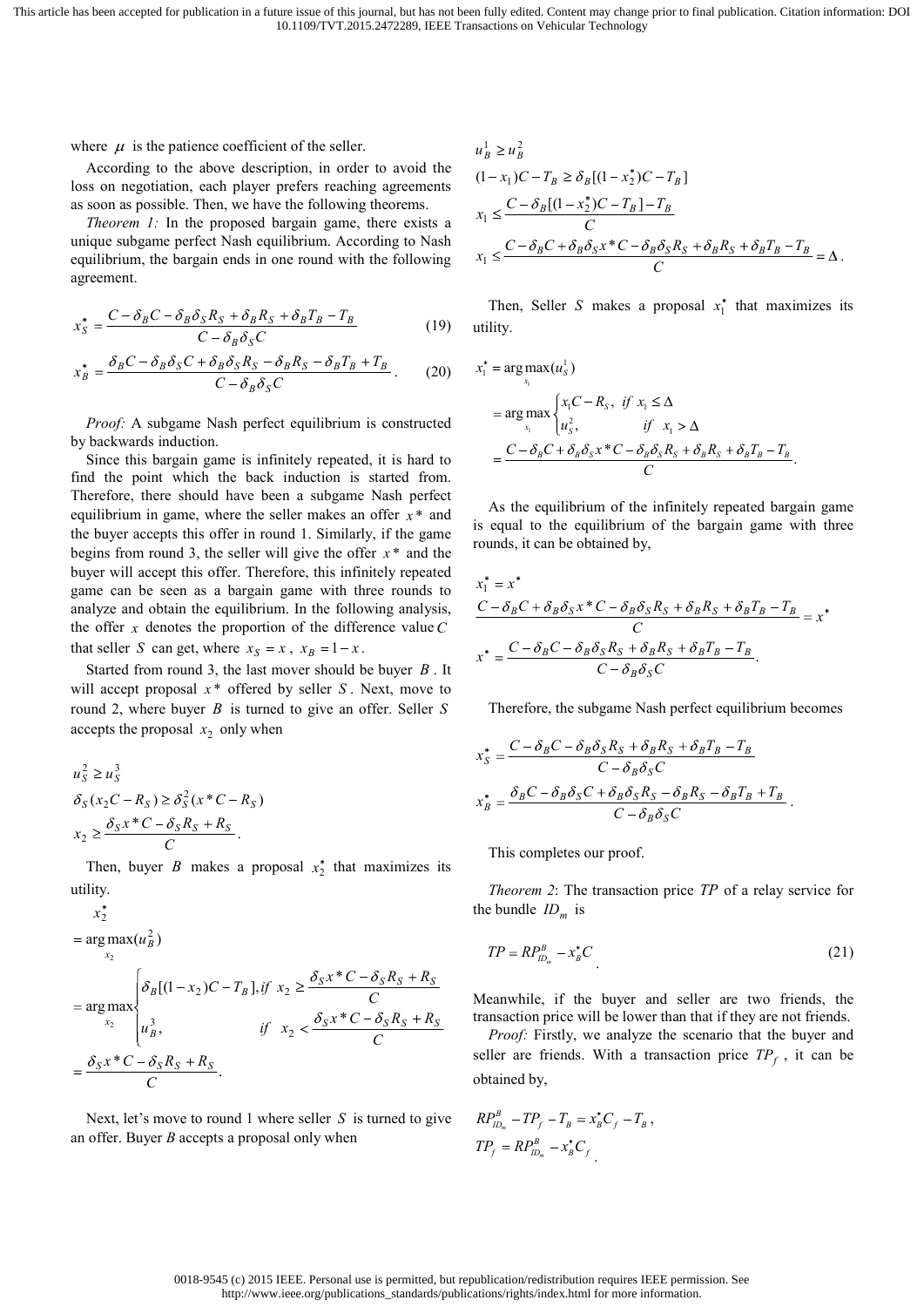This article has been accepted for publication in a future issue of this journal, but has not been fully edited. Content may change prior to final publication. Citation information: DOI 10.1109/TVT.2015.2472289, IEEE Transactions on Vehicular Technology



Fig. 3 The flow chart of the proposed scheme

Here,  $C_f$  is the difference value of buyer *B* and seller *S* who are friends.

According to (6), (7) and (8), the  $C_f$  can be calculated as follows.

$$
C_f = RP_{D_m}^B - RP_{D_m}^S
$$
  
=  $\rho_B \times si_{D_M} \times \frac{VC_B}{SM_{D_m}^B} - \rho_S \times si_{D_M} \times \frac{VC_S}{\varepsilon Bu_S + \omega E_S} \times \frac{1}{e}$ .

Therefore, if the player and the seller are friends, the transaction price  $TP_f$  will be

$$
TP_f
$$
  
=  $RP_{m_m}^B - x_B^* (\rho_B \times s i_{m_M} \times \frac{V C_B}{S M_{m_m}^B} - \rho_S \times s i_{m_M} \times \frac{V C_S}{\varepsilon B u_S + \omega E_S} \times \frac{1}{e})$   
=  $RP_{m_m}^B - \frac{\delta_B C_f - \delta_B \delta_S C_f + \delta_B \delta_S R_S - \delta_B R_S - \delta_B T_B + T_B}{1 - \delta_B \delta_S}.$ 

Then, we analyze the scenario that the buyer and seller are not friends. With a transaction price *TPnf* , it can be obtained by,

$$
RP_{ID_m}^B - TP_{nf} - T_B = x_B^* C_{nf} - T_B,
$$
  
\n
$$
TP_{nf} = RP_{ID_m}^B - x_B^* C_{nf},
$$

Here,  $C_{nf}$  is the difference value of buyer *B* and seller *S* who are not friends.

According to  $(6)$ ,  $(7)$  and  $(8)$ ,  $C_{nf}$  can be calculated as follows.

$$
C_{nf} = RP_{ID_m}^B - RP_{ID_m}^S
$$
  
=  $\rho_B \times si_{ID_M} \times \frac{VC_B}{SM_{ID_m}^B} - \rho_S \times si_{ID_M} \times \frac{VC_S}{\varepsilon Bu_S + \omega E_S}.$ 

Therefore, if the player and the seller are not friends, the transaction price *TPnf* becomes

$$
TP_{n_f}
$$
  
=  $RP_{ID_m}^B - x_B^* (\rho_B \times si_{ID_M} \times \frac{VC_B}{SM_{ID_m}^B} - \rho_S \times si_{ID_M} \times \frac{VC_S}{\varepsilon Bu_S + \omega E_S}$   
=  $RP_{ID_m}^B - \frac{\delta_B C_{nf} - \delta_B \delta_S C_{nf} + \delta_B \delta_S R_S - \delta_B R_S - \delta_B T_B + T_B}{1 - \delta_B \delta_S}.$ 

Then, the comparison between  $TP_f$  and  $TP_{nf}$  is carried out by,

$$
TP_f - TP_{nf}
$$
  
=  $RP_{ID_m}^B - \frac{\delta_B C_f - \delta_B \delta_S C_f + \delta_B \delta_S R_S - \delta_B R_S - \delta_B T_B + T_B}{1 - \delta_B \delta_S}$   
-  $RP_{ID_m}^B + \frac{\delta_B C_{nf} - \delta_B \delta_S C_{nf} + \delta_B \delta_S R_S - \delta_B R_S - \delta_B T_B + T_B}{1 - \delta_B \delta_S}$   
=  $\frac{\delta_B (1 - \delta_S)(C_{nf} - C_f)}{1 - \delta_B \delta_S}$   
=  $\frac{\delta_B (1 - \delta_S)}{1 - \delta_B \delta_S} \times \rho_S \times s i_{ID_M} \times \frac{VC_S}{\varepsilon B u_S + \omega E_S} (\frac{1}{\varepsilon} - 1) < 0$   
TP<sub>f</sub>  $<$ TP<sub>nf</sub>

Therefore, if the buyer and seller are friends, the transaction price is lower than that if they are not. This completes our proof.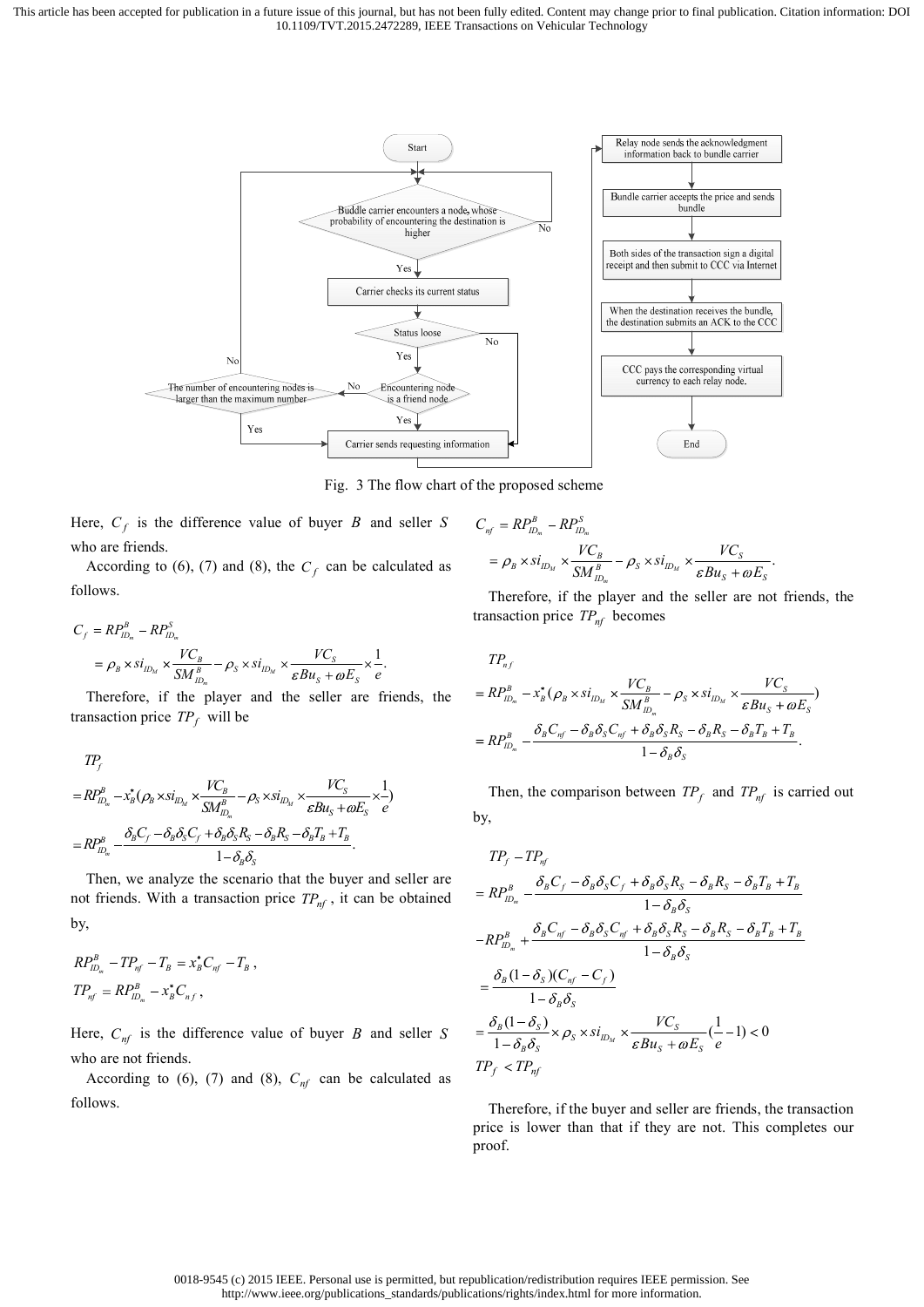This article has been accepted for publication in a future issue of this journal, but has not been fully edited. Content may change prior to final publication. Citation information: DOI 10.1109/TVT.2015.2472289, IEEE Transactions on Vehicular Technology

| Parameter                                                  | Value               |
|------------------------------------------------------------|---------------------|
| $N$ : the number of users in the network                   | 20                  |
| $Bu_{\text{max}}$ : the maximum buffer of each node        | 30MB                |
| $E_{\text{max}}$ : the maximum energy of each node         | 2000 <sub>w</sub>   |
| <i>TTL</i> : the time-to-live value of a bundle            | 6h                  |
| $\{\alpha, \beta, \gamma\}$ : the weight parameters in (4) | $\{0.3, 0.3, 0.4\}$ |
| $\sigma$ : the section threshold of each node              | 07                  |
| $k$ : the change of status                                 | 3                   |
| $\{\varepsilon,\omega\}$ : the weight parameters in (7)    | $\{0.5, 0.5\}$      |
| $\nu$ : the patience coefficient of the buyer              | 06                  |
| $\mu$ : the patience coefficient of the seller             | 0.6                 |
| ${Tb, Rs}$ : the costs associated with the                 | ${0,0}$             |
| transmission and reception of bundle,                      |                     |
| respectively                                               |                     |
|                                                            |                     |

#### TABLE 1: PARAMETERS

## *D. Bundle Delivery Framework*

The flow chart of the proposed incentive scheme is shown in Fig. 3, and the detailed executing process is summarized as follows.

- 1) When the bundle  $ID_m$  carrier encounters a node, whose probability of encountering the destination is higher than that of the carrier, the carrier first checks its current status by (4). If the status is loose, the carrier will check whether the encountering node is its friend-node or not. If this node is a friend-node, the carrier will send the requesting information including bundle ID, the size of the bundle, the reserve price (calculated by (6)), and the patience factor (calculated by (16)). If this node is not a friend-node, the carrier will wait for other friend-node until the number of encountering nodes is equal to the maximum number decided by (5). If the status of carrier is tense, the carrier will immediately send the requesting information.
- 2) When the relay node receives the requesting information, if the relay node is not the destination, it will calculate its reserve price by (7). If the reserve price of the relay node is lower than that of the bundle carrier, the relay node calculates the transaction price by  $(7)$ ,  $(8)$ ,  $(18)$ ,  $(20)$ , and (21). Then the relay node will send acknowledgment information back to bundle carrier including bundle ID, the transaction price, the reserve price, and the patience factor of the relay node.
- 3) The bundle carrier will check whether the utility it has got is positive or not. If  $u^1_B > 0$ , the bundle carrier will accept the price and send bundle  $ID_m$  to the relay node. Otherwise, it will wait for another node.
- 4) After the relay node receives the bundle, both sides of the transaction sign a digital receipt which includes the bundle ID and price, and each side holds a copy of this receipt. The receipts will be submitted to the CCC when they connect to the Internet. Then the bundle carrier





deletes the bundle  $ID_m$  in its buffer.

5) When the destination receives the bundle, the destination submits an ACK to the CCC including the bundle ID when it connects to Internet. Then the CCC pays the corresponding virtual currency to each relay node based on the digital receipts.

#### **V. PERFORMANCE EVALUATIONS**

In this section, the performance of the proposed incentive scheme is evaluated. This section first introduces simulation setup, and then shows the performance comparison and discussions.

## *A. Simulation Setup*

In the simulation, there are 20 MSN nodes with a transmission radius of 50 meters which are uniformly deployed in an area of 1 km  $\times$  1 km. Each node moves at a speed uniformly spread in [0.5, 2.5] m/s with the random direction model. Therefore, according to [25], the average contact rate of two nodes is 0.37 contacts per hour to determine the contact time of each pair of nodes for the simulation in Matlab.

The source node generates bundles with uniform time interval of 10 minutes, and the size of each bundle is 2MB. We set the buffer size of each node to be 30MB. The TTL of the bundle is 6 hours. The destination of the bundle is randomly selected from the other nodes except source nodes.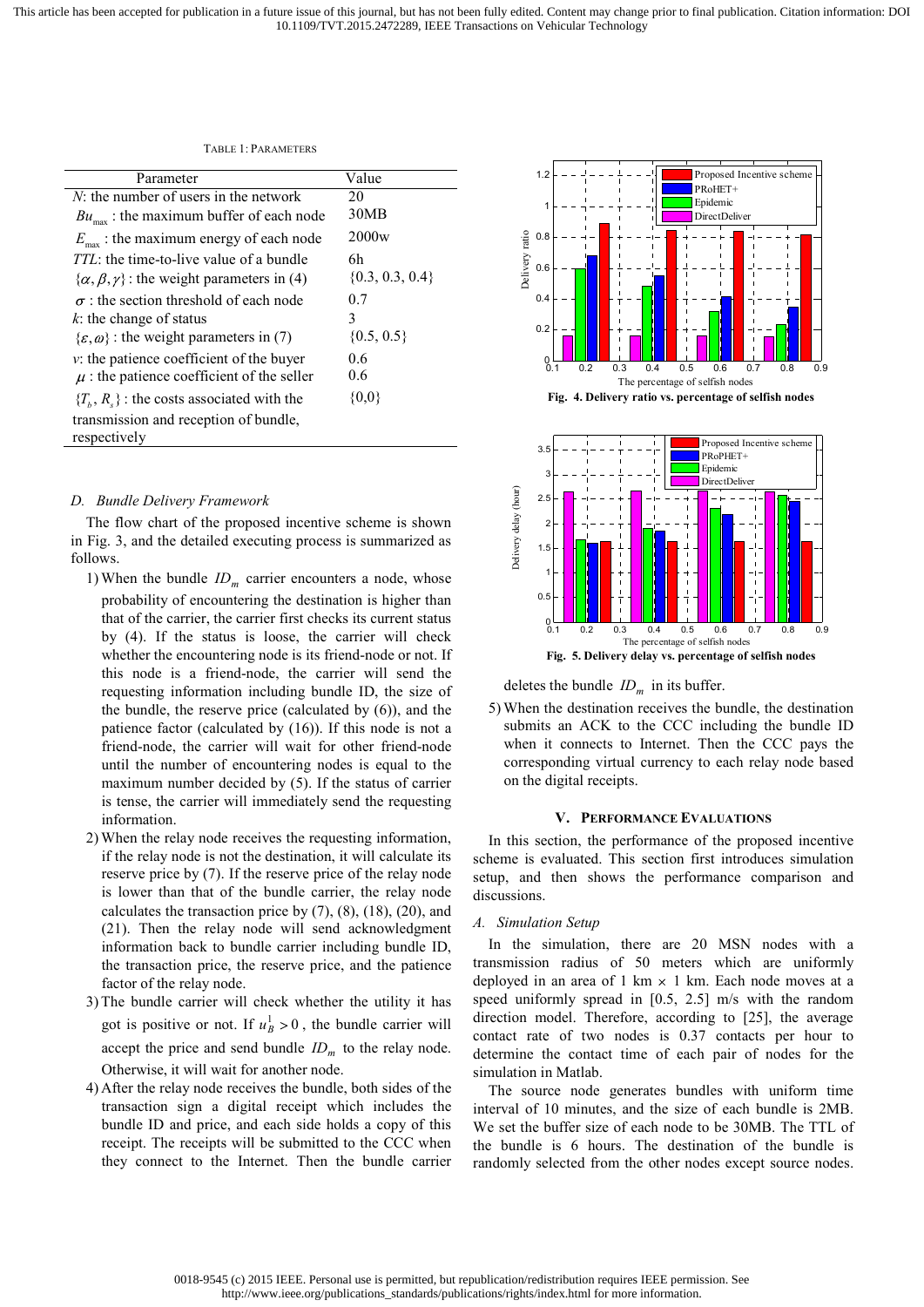This article has been accepted for publication in a future issue of this journal, but has not been fully edited. Content may change prior to final publication. Citation information: DOI 10.1109/TVT.2015.2472289, IEEE Transactions on Vehicular Technology



The energy of each node decreases according to  $E_{re} = e^{-\lambda t} E_{max}$  where  $\lambda = 0.2$ . And the weight parameters are  $\alpha = 0.3$ ,  $\beta = 0.3$ ,  $\gamma = 0.4$ . Table 1 lists the value of parameter in this simulation.

The social ties among mobile nodes are generated by using BA model [26], which can generate a scale-free social network model. Each simulation runs for 12 hours and is repeated by 10 times. Every node has an initial virtual currency of 100 and pays the corresponding currency for each delivered bundle.

The following metrics are used to compare different delivery schemes:

- **Delivery Ratio**: the proportion of the bundles that have been delivered to the bundles of being created.
- **Delivery Delay**: the average delivery time that is used to deliver bundles from source to destination.

## *B. Performance Comparison*

The incentive scheme is compared with three conventional delivery schemes as below.

**Epidemic [27]:** In this scheme, bundles are flooded when a bundle carrier encounters other nodes that do not possess a copy of the bundle.

**Direct Deliver [28]:** In this scheme, the source holds the bundle until it comes in contact with the destination.

**PRoPHET+ [37]:** In this scheme, the carrier forwards the bundle to other node with the weighted function determined by node's buffer size, power, and the predictability.

Fig. 4 shows the delivery ratio by comparing the proposal with other three schemes. From Fig. 4, it can be known that the proposal outperforms other existing delivery schemes when the number of selfish nodes in the MSNs changes. In the epidemic scheme, since there is no incentive strategy, selfish nodes refuse to relay bundles. Therefore, it causes that many bundles are dropped when bundles are expired or the buffer of the node is overflow. In the PRoPHET+, due to the selfish nodes, the bundles can not be delivered to the destination with a high delivery ratio. For the direct delver scheme, it is the worst since it only delivers bundle when arriving at the destination.

Fig. 5 shows the comparison of delivery delay. From this



figure, we can know that the proposed incentive scheme has the lowest delay as almost all nodes participate in bundle delivery. In epidemic, because some nodes are still selfish, bundle owners are acquired to wait for cooperative nodes. In PRoPHET+, the carriers have to wait the cooperation nodes for bundle forwarding, resulting in a long delay. For direct deliver, it takes long time to encounter the destination, with a result of the largest delay.

Next, we test the delivery ratio and delivery delay with different buffer size, where the buffer size is changed from 20MB to 50 MB and the percentage of selfish nodes is fixed to be 0.6. In Fig.6, although all the delivery ratios of three schemes increase when the buffer size of each node is increased, the proposal has the maximum delivery ratio. In the epidemic scheme, bundles are stored in the buffer of a node with long time, resulting in that many bundles can not be forwarded when the buffer is overflow. In PRoPHET+, as many bundles may be dropped when the limited buffer of each node is full, the delivery ratio can not be improved much. In the direct delivery scheme, due to the lack of cooperation of nodes, bundles can be forwarded only when the source node encounters the destination node. Therefore, the delivery ratio is the lowest and is almost unchanged with the increase of buffer size. For the proposed incentive scheme, mobile nodes are willing to forward bundles through bargain even though each node has a small-sized buffer.

Fig. 7 shows the delivery delay when the buffer size of each node is changed. From Fig. 7, we can observe that the delivery delay of each scheme decreases with the increase of buffer size. In the epidemic scheme, mobile nodes have to wait for the cooperative nodes to forward bundles. And, due to the small buffer size, some nodes can not receive bundles or drop old bundles when the buffer is full. As a result, it takes long time to forward bundles to the destination node. In the PRoPHET+, due to the limited buffer, the node drops old bundles when the buffer is full, where the delivery delay can not be reduced efficiently. In the direct delivery scheme, the forwarding of a bundle depends on the encounter between the source node and destination node, which takes long time. Compared with the other three schemes, the delivery delay of the proposal is the minimum. In the proposal, although the buffer size is limited, the mobile nodes are willing to forward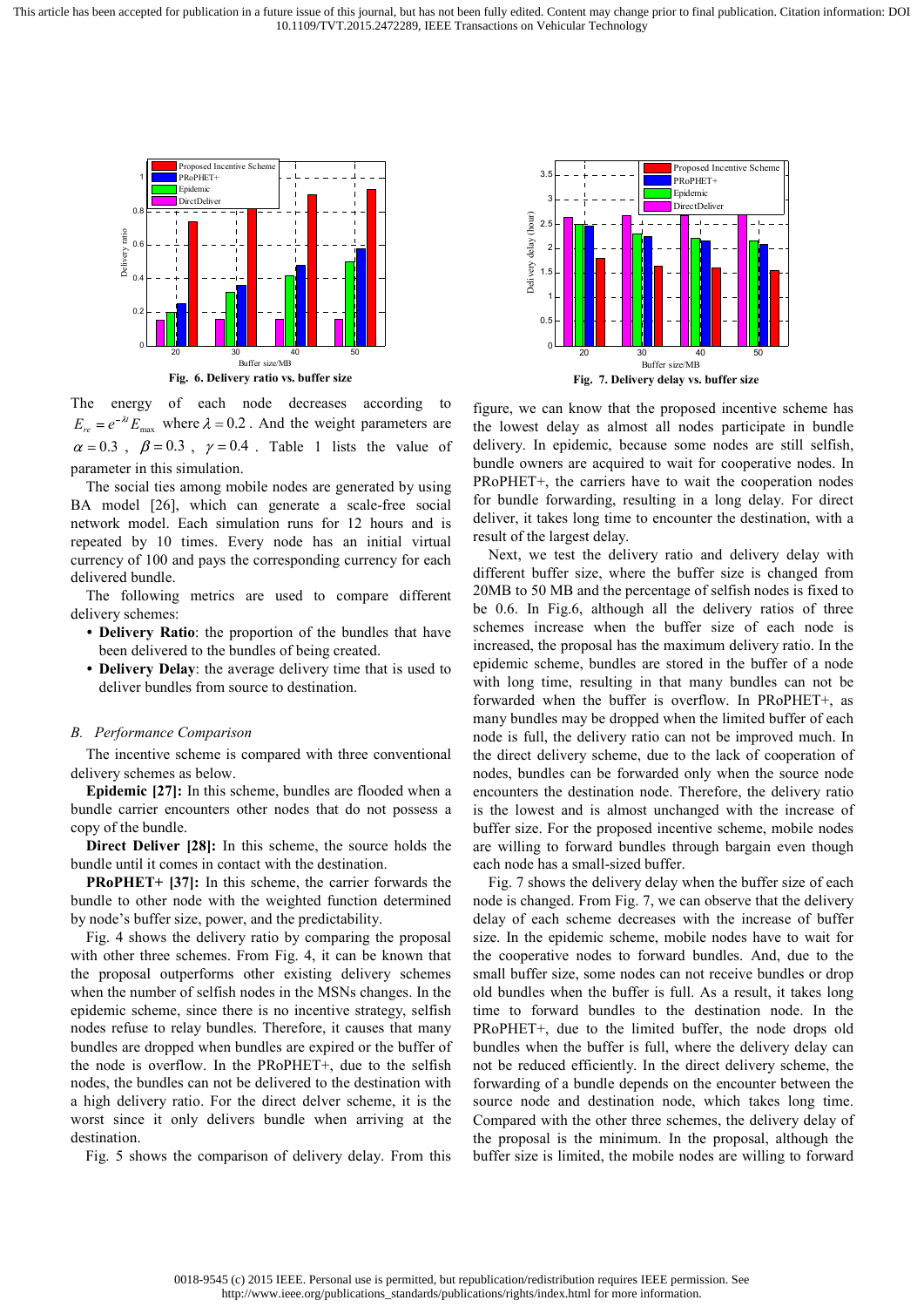bundles with an appropriate transaction price, resulting in that the bundle can reach the destination quickly.

Through the above experiments, it can be known that the proposed incentive scheme can achieve the largest delivery ratio and the lowest delivery delay, compared with other existing protocols when the number of selfishness nodes is changed. In addition, when the buffer of each node is changed, our incentive scheme can also obtain better performances in term of both the delivery ratio and delivery delay than others. Due to these results, it can be concluded that our proposal can outperform other existing algorithms.

## **VI. CONCLUSION**

This paper has presented a game theoretical incentive scheme based on the relay selection, to stimulate selfish nodes to participate in bundle delivery in MSNs. In the proposal, the bundle carrier could select a friend-node or a stranger to be a relay node based on its status and then pay for corresponding virtual currency for relay service. In addition, the transaction pricing can be decided by a bargain game, where a subgame Nash perfect equilibrium is used to calculate the agreement price. Extensive simulations show that the proposal can outperform other existing schemes with a higher delivery ratio and lower delivery delay. The future work will be security issues of payment if there are some fraudulent nodes in the MSNs.

# Acknowledgement

This work was supported in part by the fundamental key research project of Shanghai Municipal Science and Technology Commission under grant 12JC1404201, JST Strategic International Collaborative Research Program (SICORP), entitled "Dynamic Evolution of Smartphone-based Emergency Communications Network".

## **REFERENCES**

- [1] N. Kayastha, D. Niyato, P. Wang, E. Hossain, "Applications, architectures, and protocol design issues for mobile social networks: a survey,"in *Proc. IEEE*, vol. 99, no. 12, pp. 2130-2158, Dec. 2011.
- [2] Z. Su, Q. Xu, H. Zhu and Y. Wang, "A Novel Design for Content Delivery over Software Defined Mobile Social Networks", *IEEE Network*,vol,29,no.4.July 2015
- [3] K. Zhu, W. Li, and X. Fu, "SMART: a social-and mobile-aware routing strategy for disruption-tolerant networks," *IEEE Trans. Vehicular Technology*, vol. 63, no. 7, pp. 3423-3434, Jan. 2014.
- [4] Q. Xu, Z. Su, K. Zhang, P. Ren and X. Shen, "Epidemic information dissemination in mobile social networks with opportunistic links", *IEEE Trans. Emerging Topics in Computing*, DOI: 10.1109/ TETC. 2015. 2414792.
- [5] Z. Su, Q. Xu, "Content Distribution over Content Centric Mobile Social Networks in 5G", *IEEE Communications Magazine*, DOI: 10.1109/MCOM.2015.7120047
- [6] Y. Liu, Z. Yang, T. Ning, H. Wu, "Efficient quality-of-service (QOS) support in mobile opportunistic networks," *IEEE Trans. Vehicular Technology*, Mar. 2014.
- [7] Q.Xu, Z.Su, B.Han, D.Fang, Z.Xu and X.Gan,"Analytical model with a novel selfishness division of mobile nodes to participate cooperation", *Peer-to-Peer Networking and Applications*, DOI:10.1007/s12083-015- 0330-6
- [8] X. Zhang, Z. Zhang, J. Xing, R. Yu, "Exact outage analysis in cognitive two-way relay networks with opportunistic relay selection under primary user's interference,"*IEEE Trans. Vehicular Technology*, vol. PP, no. 99, pp. 1, Aug. 2014.
- [9] K. Fall, "A delay-tolerant network architecture for challenged Internets," in *Proc. ACM SIGCOMM*, New York, USA, pp. 27-34, 2003.
- [10] L. Buttyan, J. P. Hubaux, *Security and cooperation in wireless networks*, Cambridge University Press, 2007.
- [11] Y. Wang, M. Chuan, Y. Chen, "Incentive based data sharing in delay tolerant mobile networks,"*IEEE Trans. Wireless Communications*, vol. 13, no. 1, pp. 370-381, Jan. 2014.
- [12] T. Chen, L. Zhu, F. Wu, and S. Zhong, "Stimulating cooperation in vehicular ad hoc networks: a coalitional game theoretic approach,"*IEEE Trans. Vehicular Technology*, vol. 60, no. 2, pp. 566-579, Nov. 2011.
- [13] F. Wu, T. Chen, S. Zhong, C. Qiao, et al., "A game-theoretic approach to stimulate cooperation for probabilistic routing in opportunistic networks,"*IEEE Trans. Wireless Communications*, vol. 12, no. 4, pp. 1573-1583, Apr. 2013.
- [14] L. Wei, Z. Cao, H. Zhu, "MobiGame: a user-centric reputation based incentive protocol for delay/disruption tolerant networks,"in *Proc. IEEE GLOBECOM*, Houston , USA, pp. 1-5, Dec. 2011.
- [15] M. Mahmoud, and X. Shen, "PIS: a practical incentive system for multihop wireless network,"*IEEE Trans. Vehicular Technology*, vol. 59, no. 8, pp. 4012-4025, Aug. 2010.
- [16] T. Ning, Z. Yang, X. Xie, H. Wu, "Incentive-aware data dissemination in delay-tolerant mobile networks,"in Proc. IEEE SECON, Salt Lake City, USA, pp. 539-547, Jun. 2011.
- [17] X. Liang, X. Li, T. Luan, and R. Lu, "Morality-driven data forwarding with privacy preservation in mobile social networks," *IEEE Trans. Vehicular Technology*, vol. 61, no. 7, pp. 3209-3222, Jun. 2012.
- [18] Y. Wang, J. Wu, W. Yang, "Cloud-based multicasting with feedback in mobile social networks,"*IEEE Trans. Wireless Communication*, vol. 12, no. 12, pp. 6043-6053, Dec. 2013.
- [19] D. Niyato, P. Wang, W. Saad, and et al., "Controlled coalitional games for cooperative mobile social networks," *IEEE Trans. Vehicular Technology*, vol. 60, no. 4, pp. 1812-1824, Feb. 2011.
- [20] E. Bulut and B. Szymanski, "Friendship based routing in delay tolerant mobile social networks,"in *Proc. IEEE GLOBECOM*, Miami, USA, pp. 1-5, Dec. 2010.
- [21] J. Wu and Y. Wang, "Social feature-based multi-path routing in delay tolerant networks,"in *Proc. IEEE INFOCOM*, Orlando, USA, pp. 1368- 1376, Mar. 2012.
- [22] S. Zhou, F. Wu, "On designing collusion-resistant routing schemes for non-cooperative wireless ad hoc networks,"*IEEE Trans. Networking*, vol. 18, no. 2, pp. 582-595, Apr. 2010.
- [23] A. Rubinstein, M. Osborne, *Bargain and Markets*, Academic Press, 1990.
- [24] V. Le, Y. Lin, X. Wang, Z. Feng, P. Zhang, "A cell based dynamic spectrum management scheme with interference mitigation for cognitive network,"in Proc. *IEEE Vehicular Technology Conference*, Singapore, pp. 1594-1598, May 2008.
- [25] R. Groenvelt, *Stochastic models in Mobile Ad Hoc Networks*, University of Nice Press, Apr. 2005.